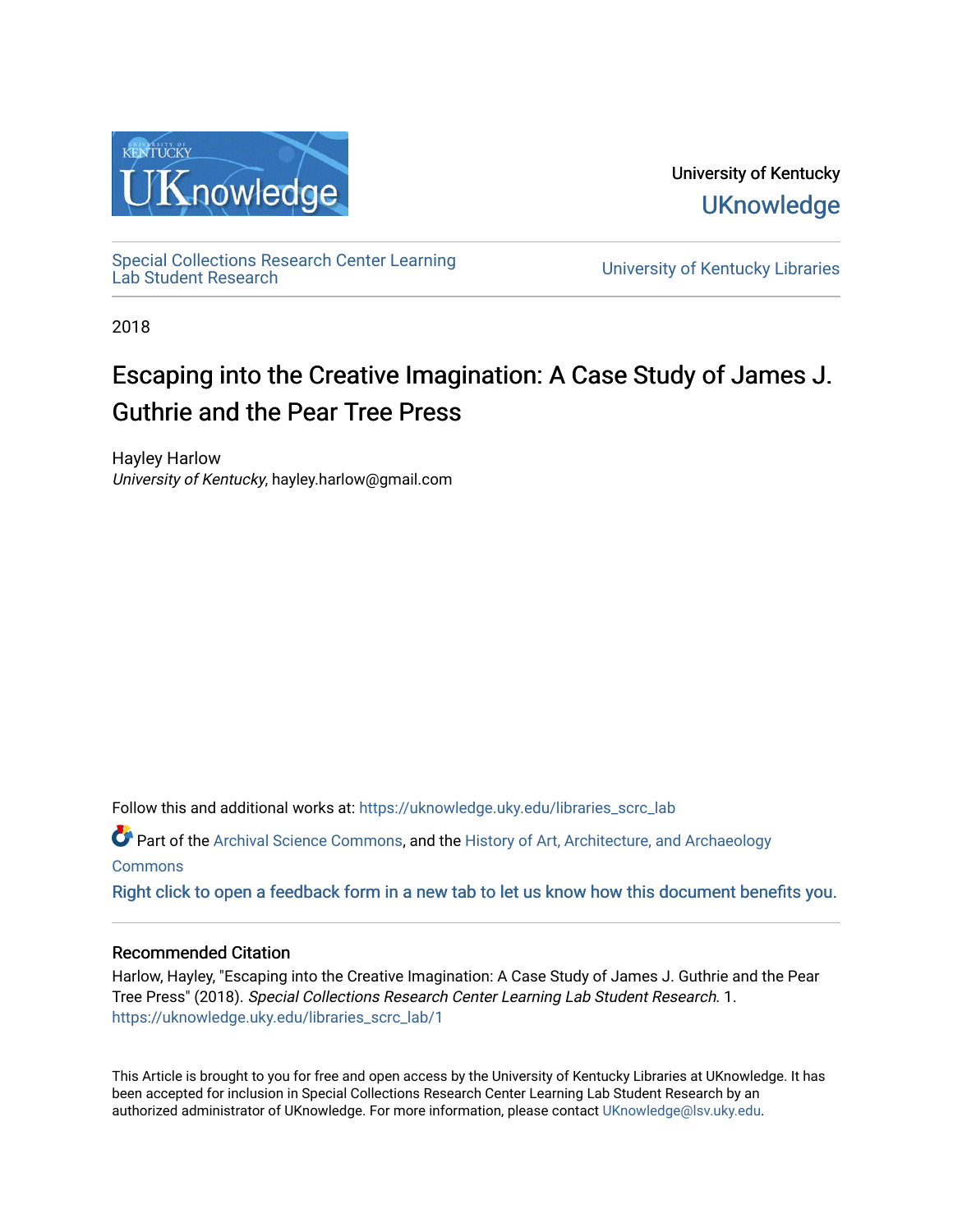Escaping into the Creative Imagination: *A Case Study of James J. Guthrie and the* 

*Pear Tree Press*

By: Hayley Harlow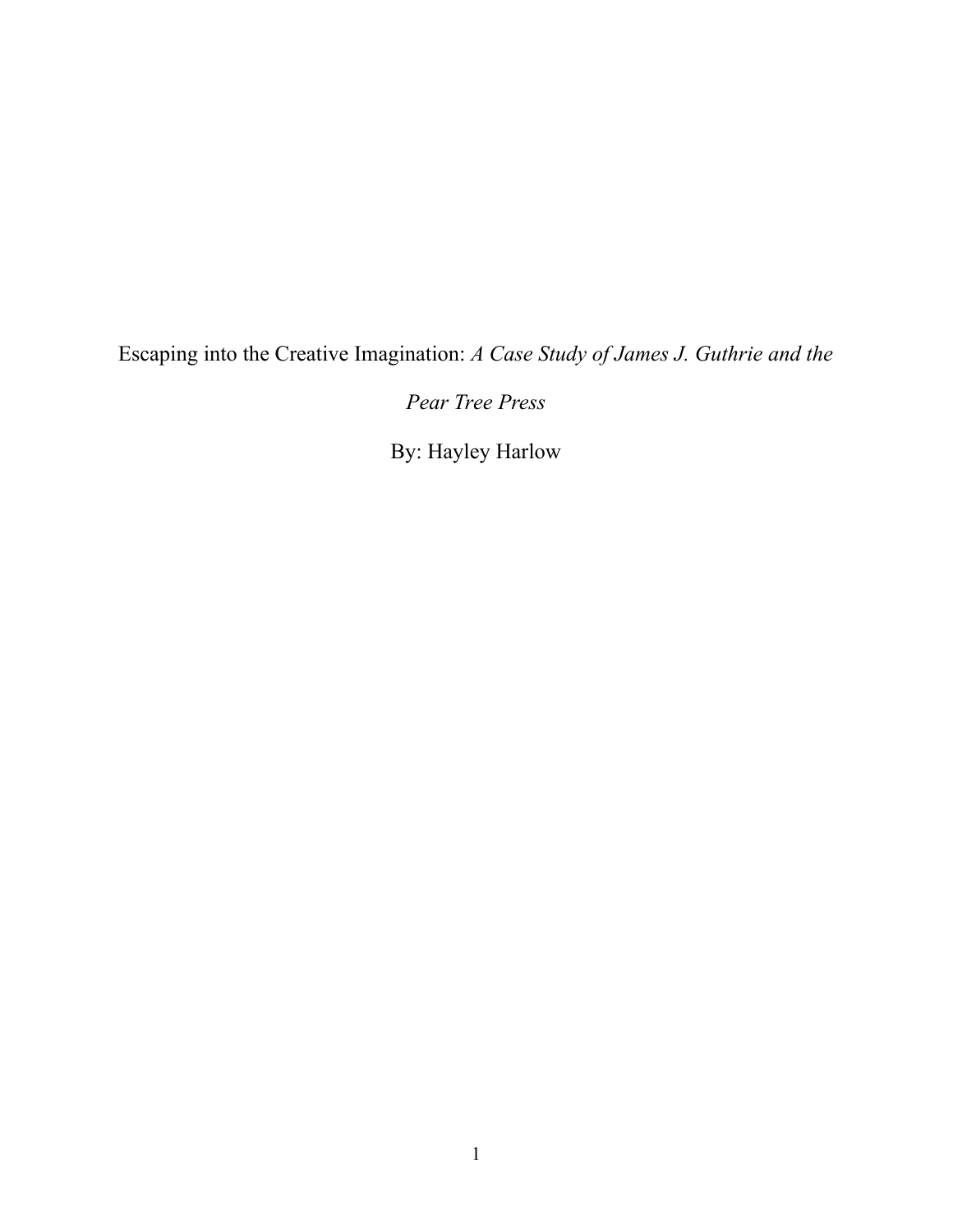When the 2012 Summer Olympic Games were held in London, the opening ceremony staged a powerfully stirring and heart-achingly nostalgic drama of England's rapid shift from her agrarian roots to the industrial city. The performance begins with a young choir boy singing the words of William Blake:

> *And did those feet in ancient time, Walk upon England's mountains green: And was the holy Lamb of God, On England's pleasant pastures seen! And did the Countenance Divine, Shine forth upon our clouded hills? And was Jerusalem builded here, Among these dark Satanic Mills?*

As the song ceases in favor of metal drums beating in unison, the soft grassy knolls are stripped away and the giant tree uprooted, soon to be replaced by the "dark Satanic Mills" of the industrial revolution. Before long, the entire scene has transformed from a rural landscape into towering smoke stacks: the picture of Victorian England. It is within this era of mechanized mass-production and increased pace of urban life that we find James J. Guthrie, the owner and operator of the Pear Tree Press he founded in 1899. The printing press movement gained momentum within the larger arts and crafts movement by the 1890s, and many presses emphasized a revival of medieval design in producing hand-crafted, fine quality books that were simultaneously volumes of text and pieces of art. Many were drawn to the aesthetic of medieval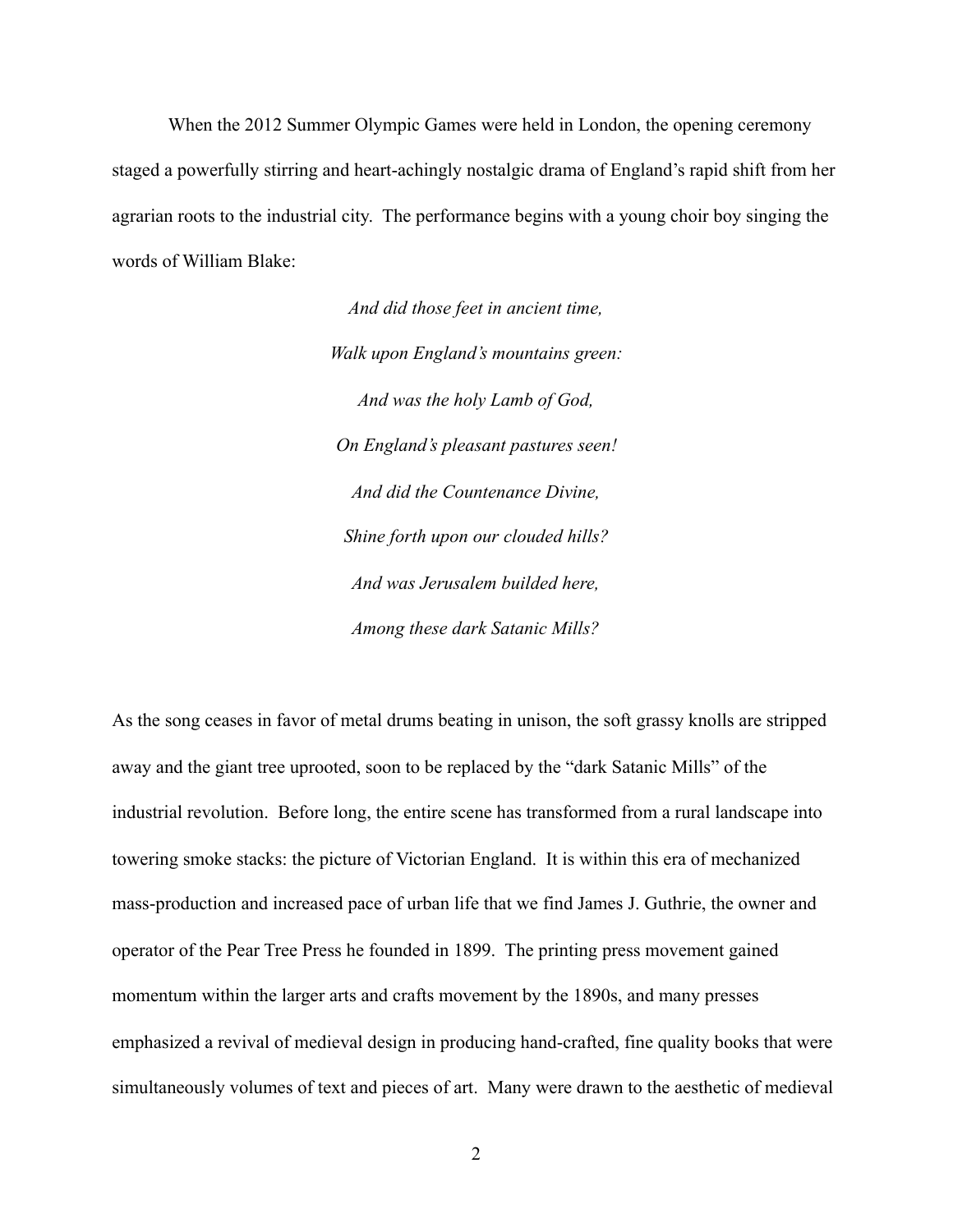<span id="page-3-2"></span>manuscripts for the "evidence of the skill of the scribe and the imagination of the artist, presented in vivid color by a workman who 'lived amidst beautiful works of handicraft and a nature unspoiled by the sordidness of commercialism.["](#page-3-0)<sup>[1](#page-3-0)</sup> This spirit of medieval revivalism pervaded many private presses, as the arts and crafts movement focused upon decorative design and looked to gothic architecture for inspiration. Victorian literary culture was interested in the book as a valuable, aesthetically pleasing material object in itself, and private presses aspired to create no less than the 'Ideal Book,' a work in which art and literature were to be merged.[2](#page-3-1)

<span id="page-3-3"></span> By the end of the 19th century, there were numerous British private presses, with the most famous undoubtedly being William Morris' Kelmscott Press. Much has been written on Morris, whereas the literature on Guthrie amounts to a handful of biographical notes; therefore, I shall periodically draw from other scholars' writings on Morris in order to gain further insight into the artist-craftsman at work as it relates to Guthrie and his Pear Tree Press. Though born in Glasgow, Scotland in 1874, Guthrie lived in England his entire life with his Press, and The University of Kentucky Libraries Special Collections Research Center houses a collection totaling 35 boxes of his illustrated works, including prints, drawings, paintings, book plates, and Pear Tree Press publications that he produced over the course of his career until his death in 1952. Interestingly, the period from the late 19th century to the first half of the 20th saw the emergence of the modern fantasy novel as we understand it today. Modern fantasy indeed had its roots in 18th century traveler's tales, but it did not shape into a distinct genre until later, with

<span id="page-3-0"></span><sup>&</sup>lt;sup>[1](#page-3-2)</sup> Paul Needham, et al, *William Morris and the Art of the Book: With Essays on William Morris as Book Collector*, (New York: Pierpont Morgan Library, 1976), 48.

<span id="page-3-1"></span>[<sup>2</sup>](#page-3-3) Curtis Gernard, *Visual Words: Art and the Material Book in Victorian England*, (Aldershot, Hants, England; Burlington, VT: Ashgate, 2002), 224.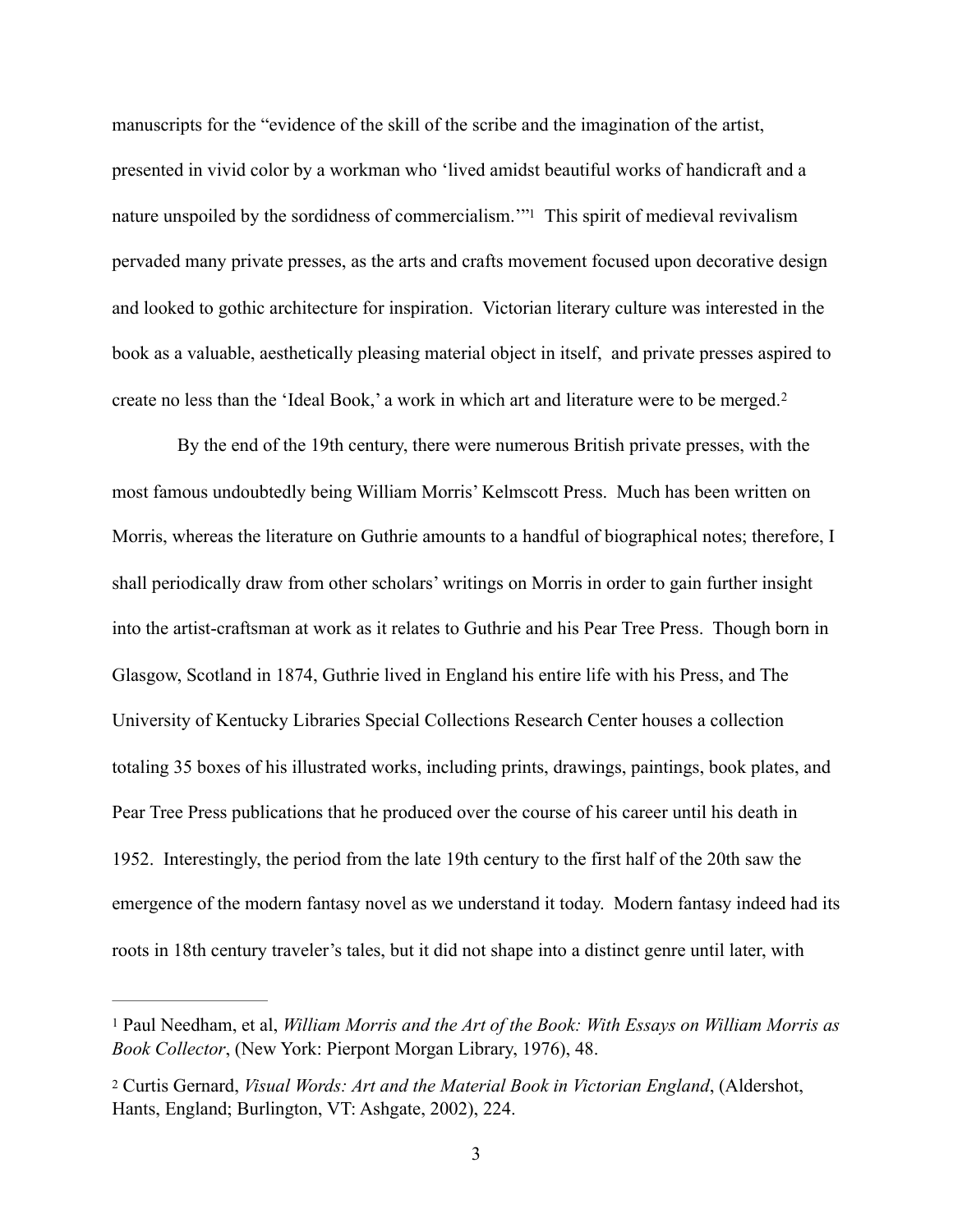works such as George MacDonald's *The Princess and the Goblin* (1872) and William Morris' *The Well at the World's End* (1896), one of his several novels inspired by medieval romances. It would seem then, that while James Guthrie was publishing limited editions of illustrations and poetry, such as *The Elf* (1899) and *Frescoes from buried temples* (1918), modern fantasy authors were producing fictional works that marked a significant transition from the canon of "fairy poetry" that traces back to the medieval romance. The modern fantasy novel is a work of imaginative fiction distinctly different from prior works of literature that also include elements of fairy tales, folklore, and myth, because not only does the form itself transition from epic poetry and prose to that of a complete novel, but the novel transitions from historically based imaginary worlds to the fully fledged autonomous worlds of fantasy.[3](#page-4-0) 

<span id="page-4-3"></span><span id="page-4-2"></span> The development of the modern fantasy novel hinged upon the idea of imaginative invention, and according to Lilla Smee in *Inventing Fantasy: The Prose Romances of William Morris*, this idea is in actuality a determining characteristic of fantasy, where the setting is in an autonomous and imaginary world.[4](#page-4-1) It follows that modern fantasy authors exercised their own creative autonomy to transport readers to an imaginary realm, experimenting with traditional myths, legends, and folklore to invent fantastical elements unique to their invented worlds. It is my purpose here, then, to utilize the idea of invention within the modern fantasy novel as a lens through which to examine the elements of James Guthrie's creative autonomy at his Pear Tree Press, ultimately drawing parallels between fantasy authors' fictional world building and Guthrie's active creation of a utopian pre-industrial reality through his private press.

<span id="page-4-0"></span>Lilla Julia Smee, *Inventing Fantasy: The Prose Romances of William Morris*, (University of [3](#page-4-2) Sydney: Dept. of English, 2007), 4.

<span id="page-4-1"></span>[<sup>4</sup>](#page-4-3) Ibid.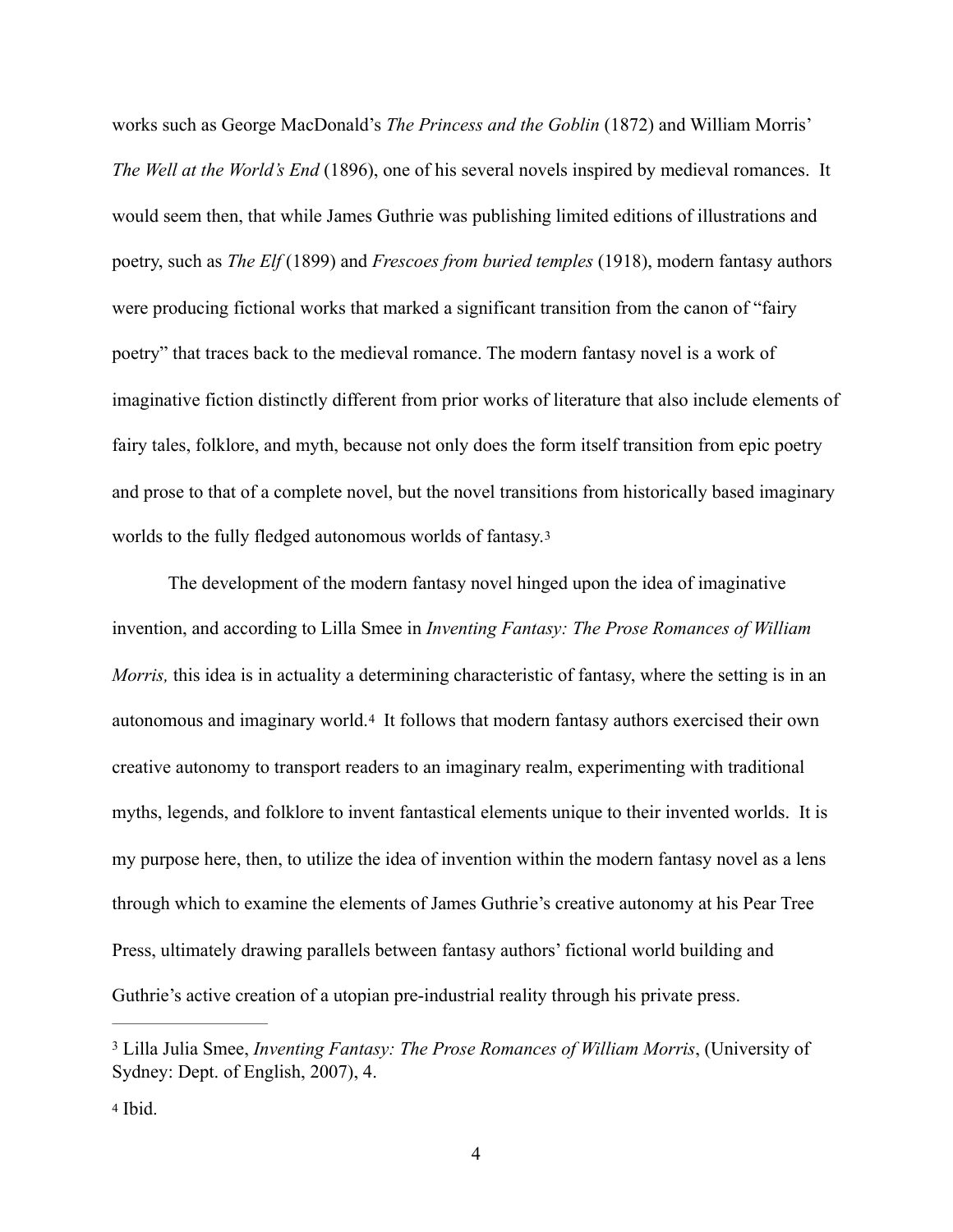The following images from Guthrie's collection exemplify the visual richness and variety of subject matter within his drawings and illustrations. His work is both fluid and precise, with great attention to line and proportion, and throughout the collection he continuously combines text, illustration, and color in creative ways. His book plate designs evoke the typeface and interlacing patterns of medieval manuscripts, clearly observed in this print that advertises a variety of text designs by the Pear Tree Press. His drawings are often incomplete or partial sketches, evidence of experimentation with various figural or decorative designs. This image, for example, depicts two tree-like figures that appear to be interacting with one another, but could perhaps also be two variations of one idea. Here, too, one can observe Guthrie's experimentation with the rendering of facial profiles as well as the composition of a figure surrounded by natural forms[.](#page-5-0)<sup>[5](#page-5-0)</sup>

<span id="page-5-2"></span>While Guthrie's collection displays stylistic continuity and repeated motifs, the overall variety of subject matter and design lends itself to a kind of artistry best described as inventive. The hundreds of works belonging to this collection provide visual evidence of his vibrant and imaginative experimentation, blurring the line between artist, printmaker, and inventor. In fact, John Russell Taylor in *The Art Nouveau Book in Britain* describes Guthrie as an

<span id="page-5-3"></span> "all-round artist-craftsman," who "[invented] a 'proportional system of typographical composition', and [experimented] with a kind of intaglio printing from elaborately worked plates finished off with color applied by hand, differently in each copy, after the manner of Blake's illuminated books." [6](#page-5-1)

<span id="page-5-0"></span><sup>&</sup>lt;sup>[5](#page-5-2)</sup> One can view these drawings and sketches as drafts or idea experimentation for Guthrie's official print designs and book plates, as there is much continuity between these works and his Pear Tree Press publications.

<span id="page-5-1"></span>[<sup>6</sup>](#page-5-3) John Russell Taylor, *The Art Nouveau Book in Britain*, (Cambridge, Mass.: MIT Press, 1967), 117.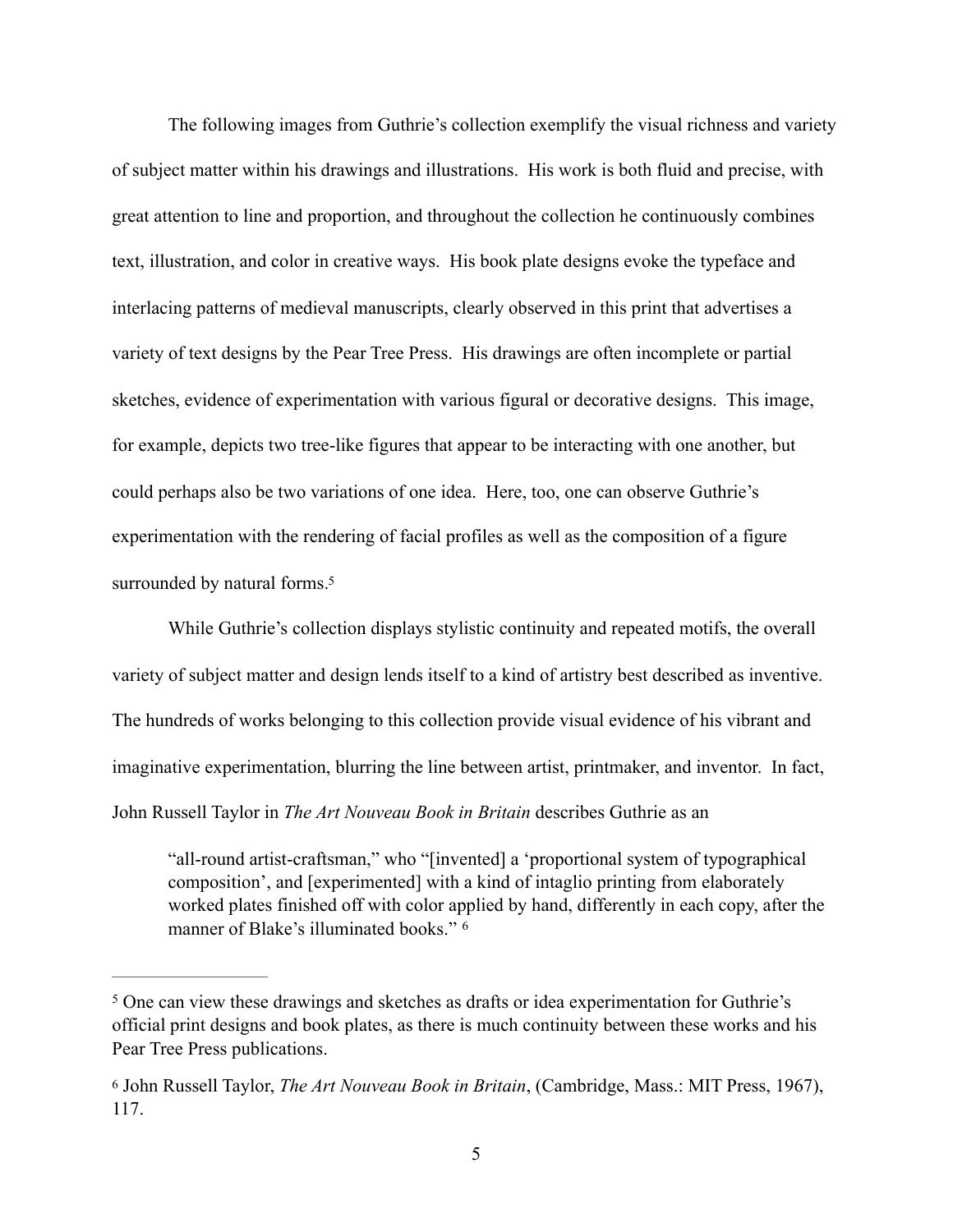<span id="page-6-5"></span><span id="page-6-4"></span>Fantasy authors at this time similarly took on the role of inventors, albeit in the fictional realm, as the invention of fantasy worlds involved "original assimilation and synthesis of a number of pre-existing literary, historical and social paradigms.["](#page-6-0)[7](#page-6-0) According to Parsons et al. in J.R.R. Tolkien, Robert E. Howard and the 1930s Birth of Modern Fantasy, "Tolkien conceived *The Lord of the Rings* (1954-55) in the 1930s as an elegy to an England past, and as a response to modernity. He built the novel upon a detailed fantasy world of his invention.["8](#page-6-1) "Inventio" in medieval rhetoric, understood as discovery or finding, refers to the technique for justifying and ordering an idea; it involves "borrowing and assimilating" one's own structures with that of other constructsor paradigms that fit into the artist's vision of their creation.<sup>[9](#page-6-2)</sup> For Tolkien this was the creation of Middle Earth, and for Guthrie it was the design of text and illustration of a fine quality hand printed book, as he clearly synthesized medieval design elements with elements of nature, folklore, and poetry. Perhaps Guthrie was drawing from different pre-existing models than those consistent to fantasy authors, but both affirm the activity of inventio, of original assimilation.

<span id="page-6-7"></span><span id="page-6-6"></span> Additionally, fantasy authors often reinterpreted many aspects of the Middle Ages, that created an idealized image rather than the reality of them, which ultimately created a sense of otherness[.](#page-6-3)<sup>[10](#page-6-3)</sup> Fantasy novels do not give us factual information of what life was truly like in the

<span id="page-6-0"></span> $7$  Smee, 1.

<span id="page-6-1"></span>[<sup>8</sup>](#page-6-5) Deke Parsons, et al, *J.R.R. Tolkien, Robert E. Howard and the 1930s Birth of Modern Fantasy*, (The Claremont Graduate University, 2013), 1.

<span id="page-6-2"></span><sup>&</sup>lt;sup>[9](#page-6-6)</sup> Jane Chance, *Tolkien and the Invention of Myth: A Reader*, (Lexington, Kentucky: University Press of Kentucky, 2004), 4.

<span id="page-6-3"></span>[<sup>10</sup>](#page-6-7) Smee, 2-3.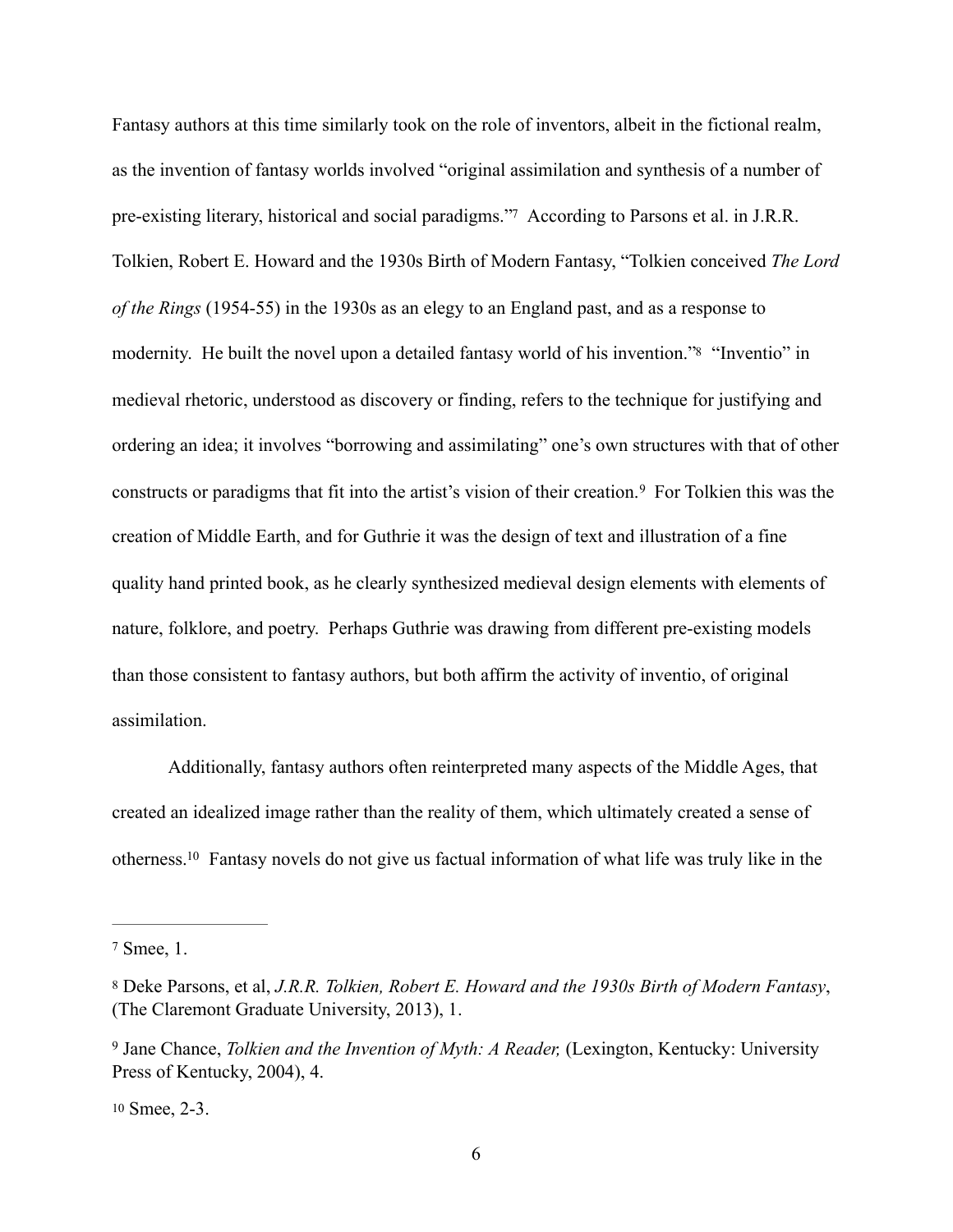<span id="page-7-1"></span>Middle Ages, but a romanticized version of what we imagine it might have been, with the addition of fantastical elements. William Morris, for example, constructed invented worlds with a Romantic imagination, conveying his desire to rebirth the romantic landscapes of medieval literature[.11](#page-7-0) Guthrie's Pear Tree Press (and by extension the fine press movement) in its emulation of the medieval craft guilds does not present such a romantic landscape of the medieval craftsman's daily life, but offers an "idealized image" of the autonomous craftsman at work. It follows, then, that Guthrie's book design experimentation corresponds with modern fantasy author's imaginative world building if one views it in terms of invention. He produced singular hand-crafted books, designed with a focus upon visual and aesthetic appeal as material objects while modern fantasy authors constructed realms of fantasy within literary texts, sharing the common process of creative invention. This common factor also shares a common influence from the Romantic period, as Guthrie drew inspiration directly from the Romantic poets, and modern fantasy in part evolved from Romantic literature.

 The Romantic poets and the private press movement emphasized the natural world and poetic imagination, and this is especially true for the Pear Tree Press. Guthrie published primarily collections of poems, whether it was William Blake's *Songs of Innocence,* or his own *The Wild Garden: Verses for Children.* Furthermore, the idea of *poetic genius* within Romantic literature conceptualizes this inspiration from nature and emotion as it manifests in the form of poetry, in contrast to the neoclassical emphasis upon logic and reason. *The Complete Works, Poetry, and Prose, of the Rev. Edward Young* in 1854, for example, defined *poetic genius* as the spontaneous artistic and literary imagination in opposition to the scientific one, where genius

<span id="page-7-0"></span>[<sup>11</sup>](#page-7-1) Ibid, 45.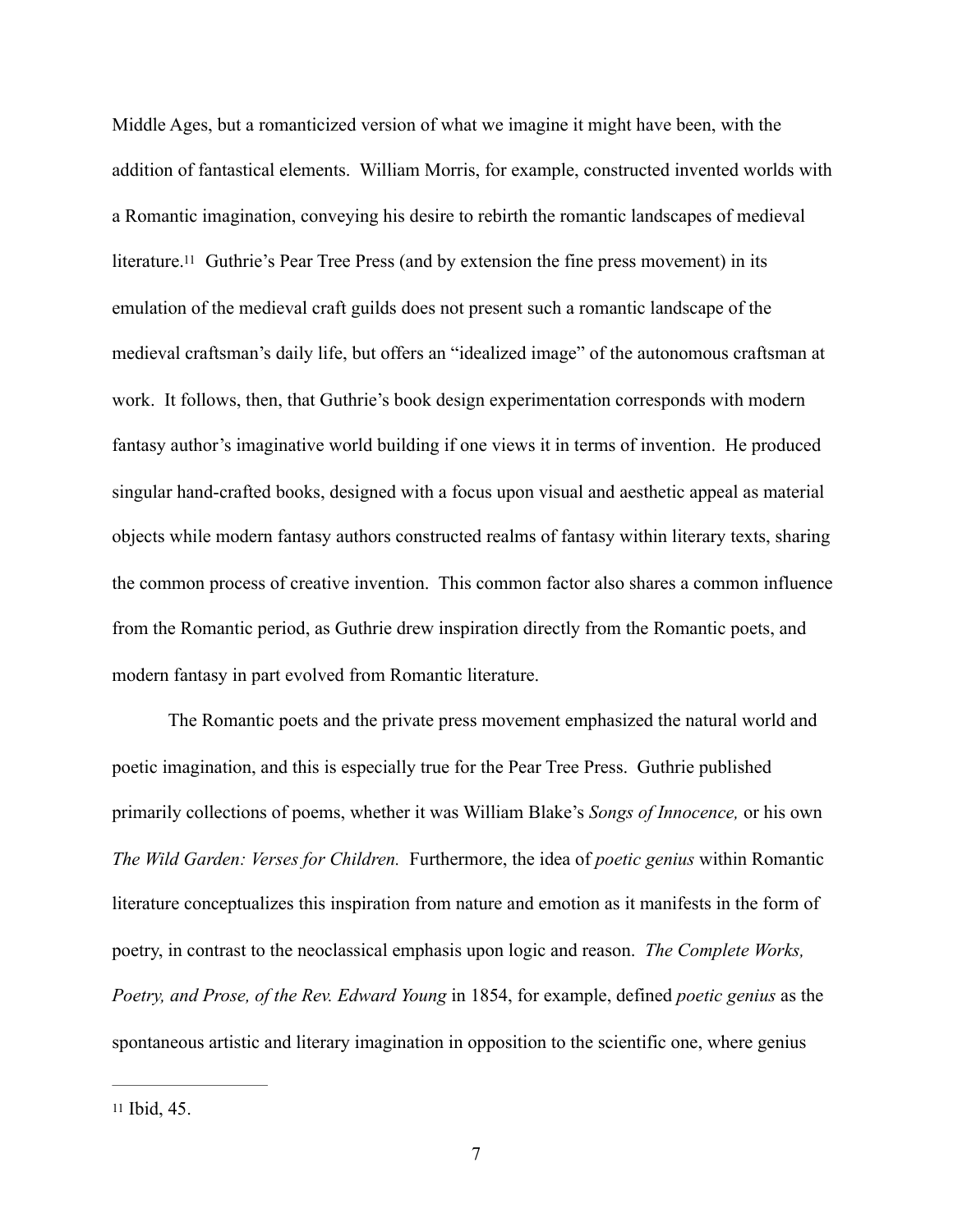<span id="page-8-4"></span>["](#page-8-0)may wander wild," and "[have] a creative power."<sup>12</sup> The *poetic genius* is thus as intrinsic to Guthrie's body work as it was to the Romantics, and it conceptualizes his artistic and autonomous creativity as fueled by nature through his imaginative poems and illustrations.

<span id="page-8-6"></span><span id="page-8-5"></span> The variety of subject matter and design throughout Guthrie's collection reflects his inspiration from the Romantics in addition to his ambitions as a printmaker. According to Alistair McCleery, "Guthrie's guiding light was William Blake, who also attempted to retain his artistic integrity by taking over all publishing functions himself.["](#page-8-1)<sup>[13](#page-8-1)</sup> He pushed himself well beyond the mainstream of printing culture, and "was doing everything to a book beyond putting on the binding, and he thought little of those who attempted less.["](#page-8-2)<sup>[14](#page-8-2)</sup> Furthermore, Guthrie's personal philosophy in founding the Pear Tree Press apart from commercial printing fostered an individual artistic integrity. He himself stated, "It was, in fact, apparent to me that the artist suffered chiefly from dependence upon others whose aims were as far as possible from those whichought to be his."<sup>[15](#page-8-3)</sup> As James Guthrie clearly pursued an enterprise dependent upon the imagination and individual experimentation, his tendency to favor Romantic poetry comes as no surprise, for the Romantics reacted against the Enlightenment's regard for rational thinking just as the private press movement arguably countered the industrial revolution. One can view the private press as a Romantic endeavor, a revival of medieval craftsmanship, bookmaking, and

<span id="page-8-7"></span><span id="page-8-0"></span><sup>&</sup>lt;sup>[12](#page-8-4)</sup> Edward Young and John Doran, *The Complete Works, Poetry and Prose, of the Rev. Edward Young, LL.D.,* (London, W. Tegg & Co., 1854), 560.

<span id="page-8-1"></span>[<sup>13</sup>](#page-8-5) Alistair McCleery, "Pear Tree Press," In *British Literary Publishing Houses, 1881-1965*, vol. 112 ed. Jonathan Rose and Patricia Anderson (Gale: Dictionary of Literary Biography, 1991), 248.

<span id="page-8-2"></span><sup>&</sup>lt;sup>[14](#page-8-6)</sup> Robin Guthrie, Biographical Notes.

<span id="page-8-3"></span>[<sup>15</sup>](#page-8-7) McCleery, 248.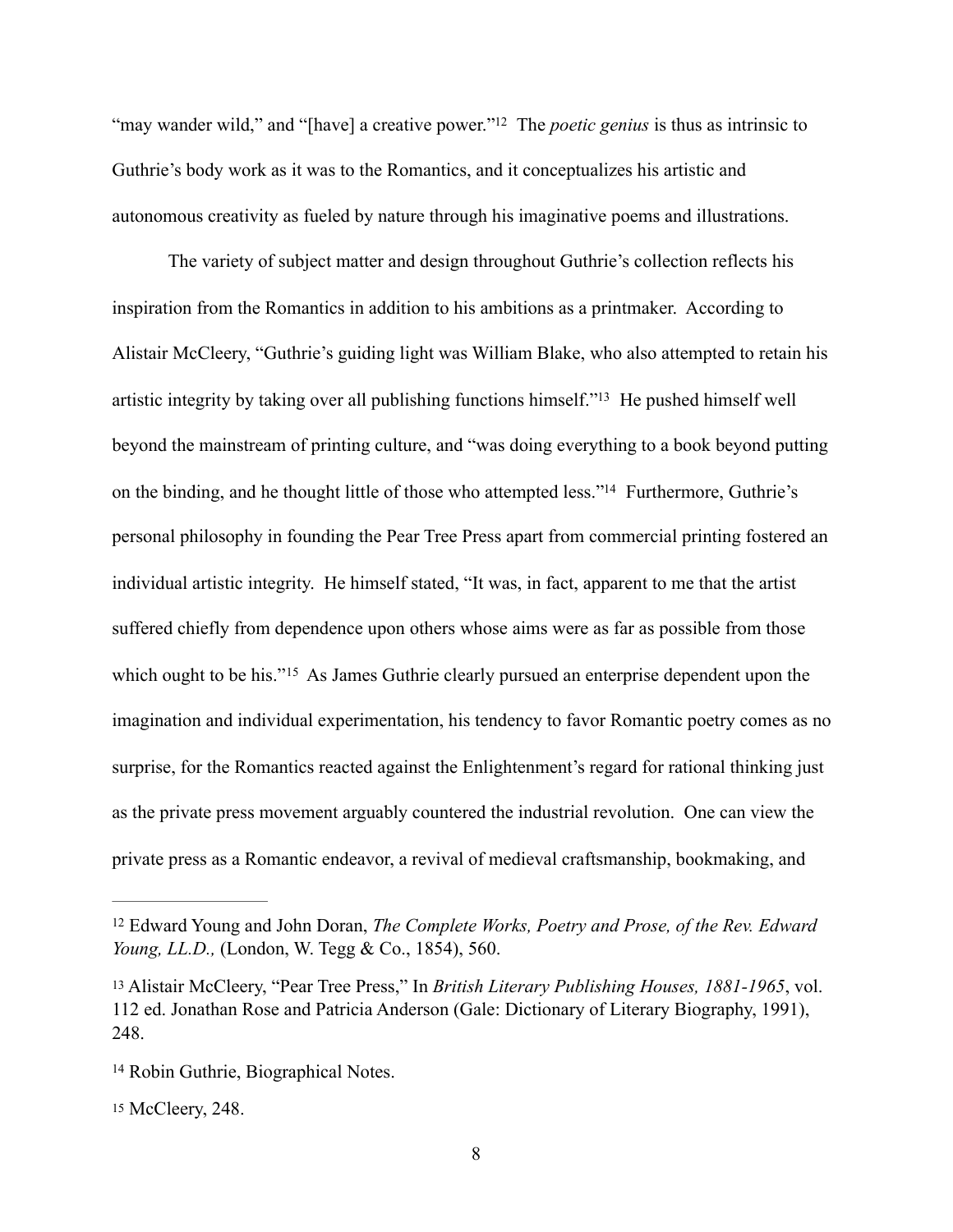<span id="page-9-3"></span>beautifulthings, that drew upon a romanticized vision of a pre-industrial past.<sup>[16](#page-9-0)</sup> Guthrie's collection certainly confirms this and illuminates his personal philosophy of the book maker as possessing creative autonomy, where one has complete freedom "to print as an adventurer" and places no bounds upon the imagination.

<span id="page-9-4"></span> The modern fantasy novel finds roots in Romanticism as well, for "fairies consistently functioned as a symbolic point of contention in defining 'nature' and 'imagination', with 'fairy poetry' functioning as a perfect segue for Romanticism[.](#page-9-1)<sup>[17](#page-9-1)</sup> Just as Romantic period writers gleaned inspiration from early fantasy literature, modern fantasy authors built upon and transitioned from this continued use of myth and folklore, harnessing an imaginative invention to do so. Within this same historical moment, Guthrie was also looking to the Romantic poets as artistic inspiration for his work at the press, channeling a similar inventive spirit. The common factors of creative invention and Romantic era influence thus far unite Guthrie's Pear Tree Press and the modern fantasy genre, but even further, common elements of nature, folklore, and myth encapsulate much of the substance of their work, but to what end? This not only reflects the medievalism of the late 19th century, but also a clear interest in a pre-industrial past. Worlds of fantasy and the hand-crafted book both give access to cultural roots and pre-industrial ways of life, in spite of it being a romanticized version. Both venerate the past: the Press, actively and practically through the material object, and modern fantasy novels imaginatively and idyllically through their invented worlds[.](#page-9-2)<sup>[18](#page-9-2)</sup> They too are both "expressions of Romantic pastoral

<span id="page-9-2"></span>[18](#page-9-5) Smee, 8.

<span id="page-9-5"></span><span id="page-9-0"></span>[<sup>16</sup>](#page-9-3) Smee, 7.

<span id="page-9-1"></span><sup>&</sup>lt;sup>[17](#page-9-4)</sup> Jacquilyn Weeks and Romana Huk, *Fairies, Fairy Tales, and the Development of British Poetics,* (University of Notre Dame: 2011), 50.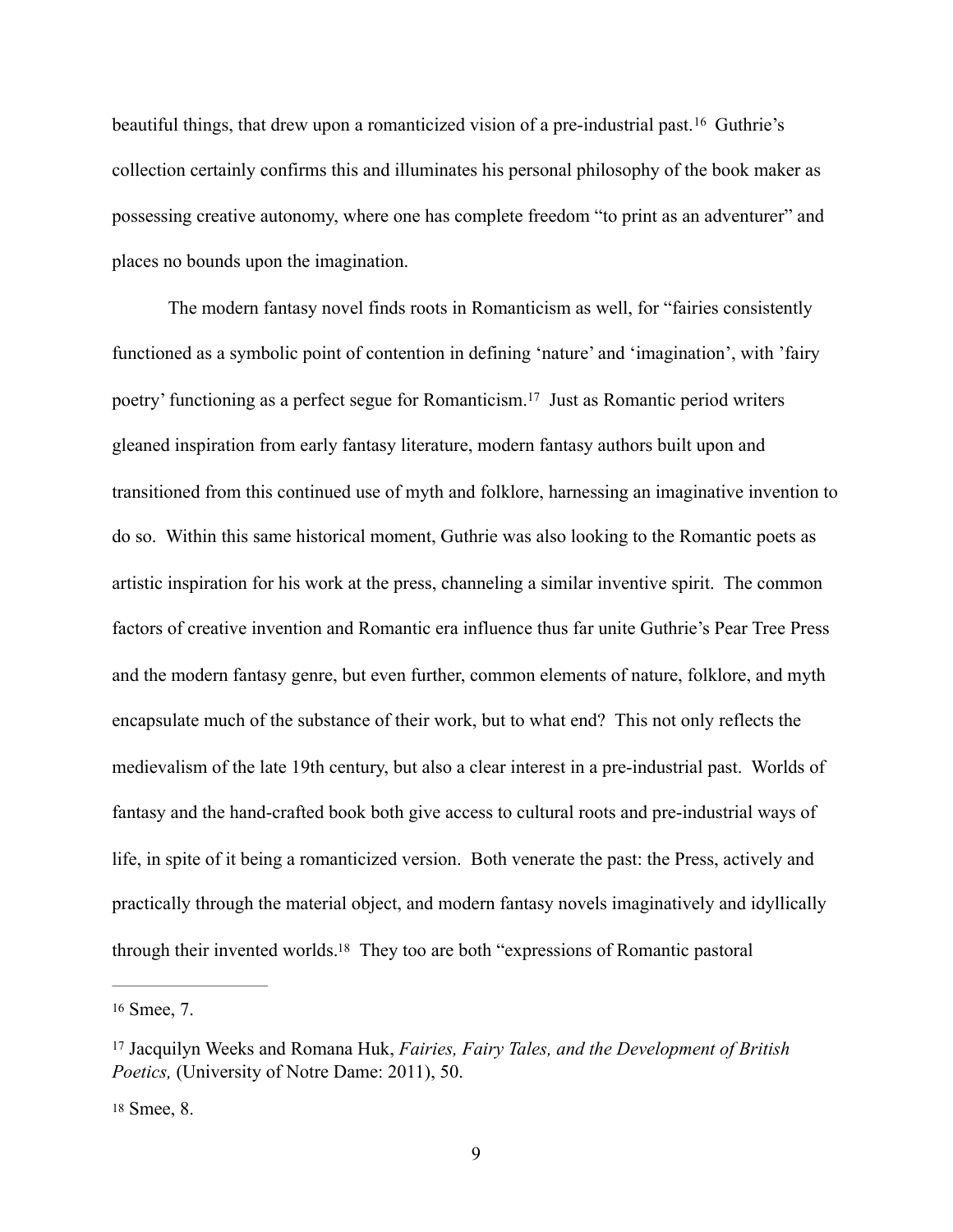<span id="page-10-3"></span><span id="page-10-2"></span>medievalism, that explore a desire to reconnect with nature, the past, and a simpler mode of being."<sup>19</sup> While the modern fantasy novel achieved this through the creation of a world entirely separate from modern reality, Guthrie's ideals at his Pear Tree Press allowed him to retain the quality of the hand-crafted, a focus upon the material design of the book as a physical object in oppositionto the industrialized world.<sup>[20](#page-10-1)</sup> His Pear Tree Press was reactionary, an effort to retain autonomy over one's artistic work within the homogenizing effects of commercial production. Guthrie's creative experimentation in his designs provided an escape from this, just as fantasy novels accordingly offer an escape to a seemingly simpler way of life. Even today we observe the widespread popularity of epic fantasy sagas, and the enduring presence of works such as *The Lord of the Rings.* While Guthrie's Pear Tree Press died with him, and with it his uniquely small-scale and hand-crafted enterprise so contrary to the fast-paced reality of modern life, his collection of works remains preserved within the UK Special Collections archives, ready to transport one into the world Guthrie invented for himself. This is the immeasurable value of James Guthrie's collection: it offers us a tangible interaction with what fantasy novels can access only through the imagination, satisfying a longing for such invented worlds, for an escape from the modern condition into a reality where the labor of human craft was pleasurable for the detailed beauty of its product and the creative autonomy of its maker. To recall the young choir boy from London's opening ceremony, singing William Blake's final verse:

I will not cease from Mental Fight,

<span id="page-10-0"></span> $19$  Ibid, 3.

<span id="page-10-1"></span>[<sup>20</sup>](#page-10-3) This suggests further research into the medieval paratextuality of the fine printed book and the construction of an idealized past through textual artifacts as it relates to Victorian England's social identity.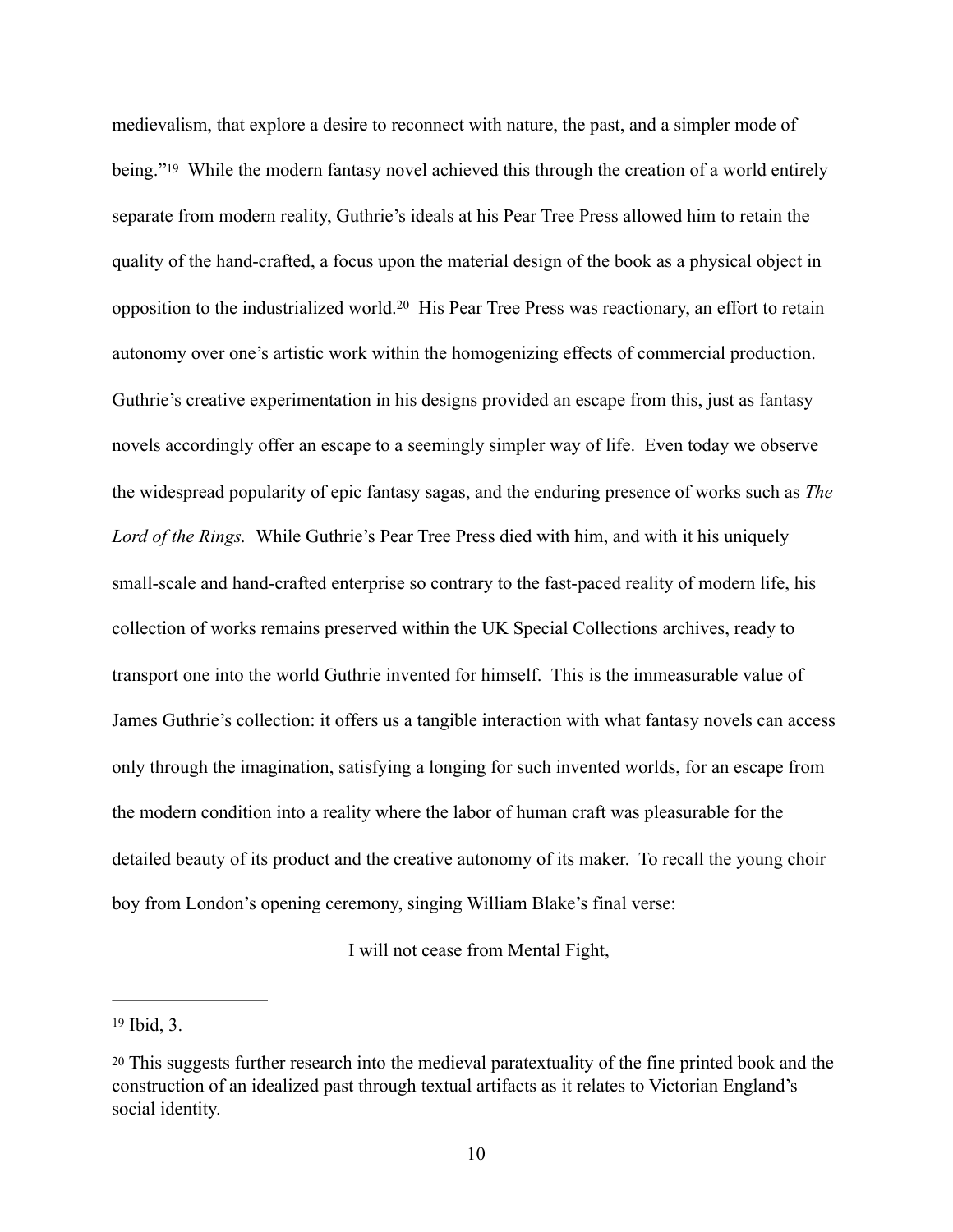Nor shall my Sword sleep in my hand:

Till we have built Jerusalem,

In Englands green & pleasant Land.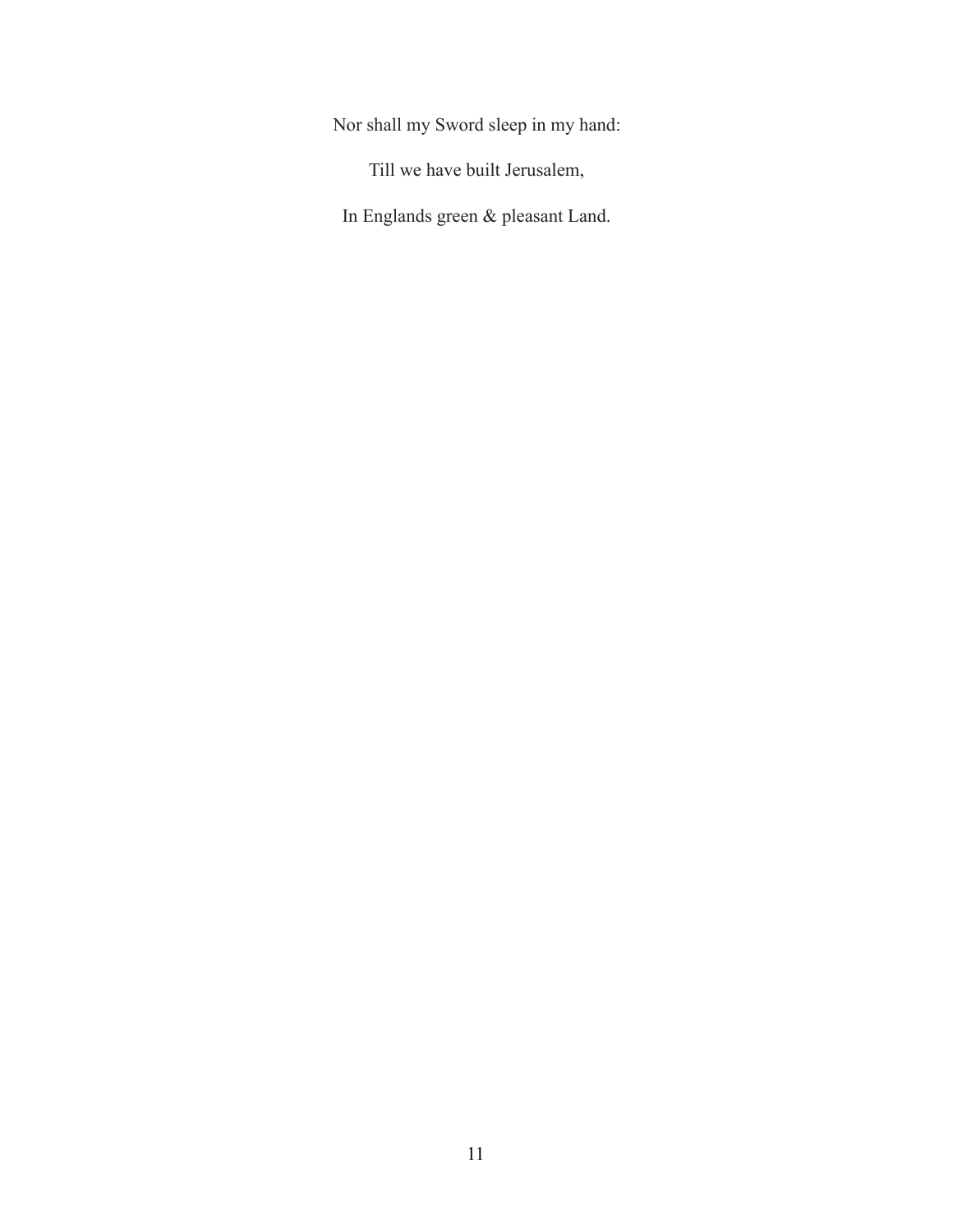## **Bibliography**

Bloom, Harold. *Modern Fantasy Writers*. Writers of English Modern Fantasy Writers. 1995.

- Chance, Jane. *Tolkien and the Invention of Myth : A Reader*. Lexington, Ky.: University Press of Kentucky, 2004.
- Colbeck, Norman. "Guthrie (James Joshua)" In *A Bookman's Catalogue: The Norman Colbeck Collection of Nineteenth-Century and Edwardian Poetry and Belles Lettres vol. 1 A-L,*  edited by Tirthankar Bose, 328-29. Vancouver: The University of British Columbia Press, 2011.

Curtis, Gerard. *Visual Words: Art and the Material Book in Victorian England.* Aldershot, Hants, England ; Burlington, VT: Ashgate, 2002.

- Dunlap, Joseph R. *The Road to Kelmscott : William Morris and the Book Arts before the Founding of the Kelmscott Press*. New York: Columbia University, 1977.
- MacDonald, George, "The Fantastic Imagination." In *A Dish of Orts. Chiefly papers on the imagination, and on Shakespeare.* London: Sampson Low Martson & Company, Ld., 1895.
- McCleery, Alistair. "Pear Tree Press." In *British Literary Publishing Houses, 1881-1965*, edited by Jonathan Rose and Patricia Anderson, 248-50. Gale: Dictionary of Literary Biography vol. 112, 1991.
- Morris, William, and William S. Peterson. *The Ideal Book : Essays and Lectures on the Arts of the Book*. Berkeley, Calif.: University of California Press, 1982.
- Needham, Paul, et al. *William Morris and the Art of the Book: With Essays on William Morris as Book Collector*. New York: Pierpont Morgan Library, 1976.
- Ordway, Holly E. "The Development of the Modern Fantasy Novel." *Dissertation Abstracts International, Section A: The Humanities and Social Sciences* 62, no. 1 (2001): 167.
- Parsons, Deke, Halperin, John, Dawidoff, Robert, and Eaton, Mark. *J.R.R. Tolkien, Robert E. Howard and the 1930s Birth of Modern Fantasy*, 2013, ProQuest Dissertations and Theses.

Smee, Lilla Julia. "Inventing Fantasy: The Prose Romances of William Morris." 2007.